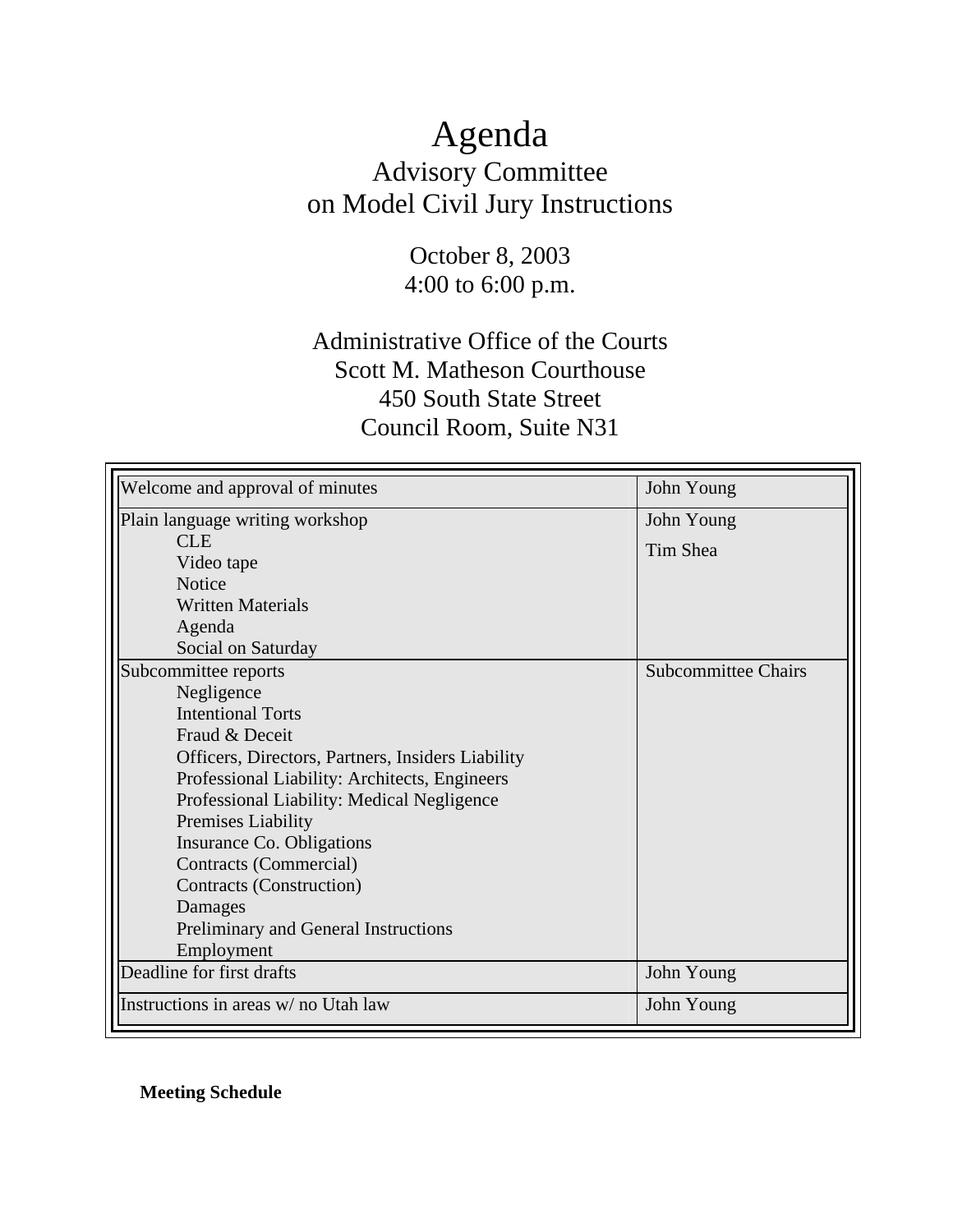November 12 December 10 January 14 February 11 March 10 April 14 May 12 June 9 July 14 August 11 September 8 October 13 November 10 December 8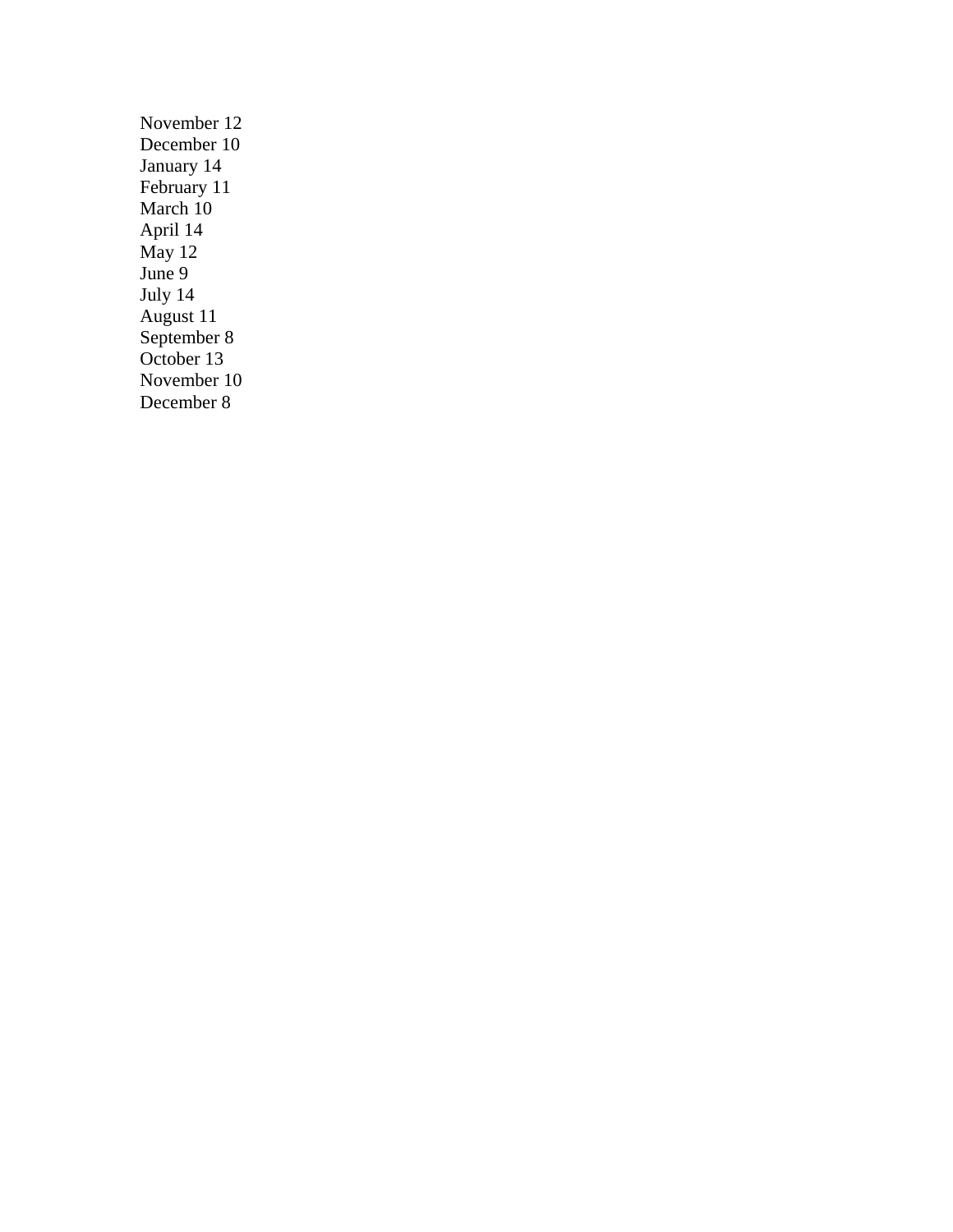#### *MINUTES* Advisory Committee on Model Civil Jury Instructions July 9, 2003 4:10 p.m.

- Present: John L. Young (chair), Juli Blanch, Francis J. Carney, Ralph L. Dewsnup, Phillip S. Ferguson, Tracy H. Fowler, Colin P. King, Paul M. Simmons, Matty Branch
- Excused: Timothy M. Shea, Honorable William W. Barrett, Jr., Paul M. Belnap, Marianna Di Paolo

\_ 1. *Minutes.* Ms. Blanch moved that the minutes of the June 11, 2003, meeting be approved. Mr. Fowler 2d. The motion passed without opposition.

\_ 2. *Subcommittee Reports.*

a. *Damages Subcommittee.* Mr. Young reported that the damages subcommittee has met and made assignments.

b. *Employment Subcommittee.* Mr. Young reported that he had received an e-mail from Jathan Janove, the chair of the employment subcommittee, raising certain questions:

1) Should the subcommittee deal with civil rights issues in the employment context, or should they be left to the civil rights subcommittee?

2) Should the subcommittee draft instructions for breaches of employment contracts that do not involve termination, or should such instructions be left for the contracts subcommittee?

3) Should the subcommittee draft instructions regarding negligent hiring, retention and supervision, or should they be left for the negligence subcommittee?

4) Should the subcommittee draft instructions on defamation, qualified immunity and related issues, or should they left for the intentional tort subcommittee?

The committee agreed that the employment subcommittee should draft instructions in all of these areas specific to the employment setting but that the instructions would later have to be compared with more general instructions on the same topics and perhaps consolidated with or cross-referenced to the more general instructions. The committee thought that each set of instructions should be able to stand alone to the extent possible, even if there may be some overlap with other areas.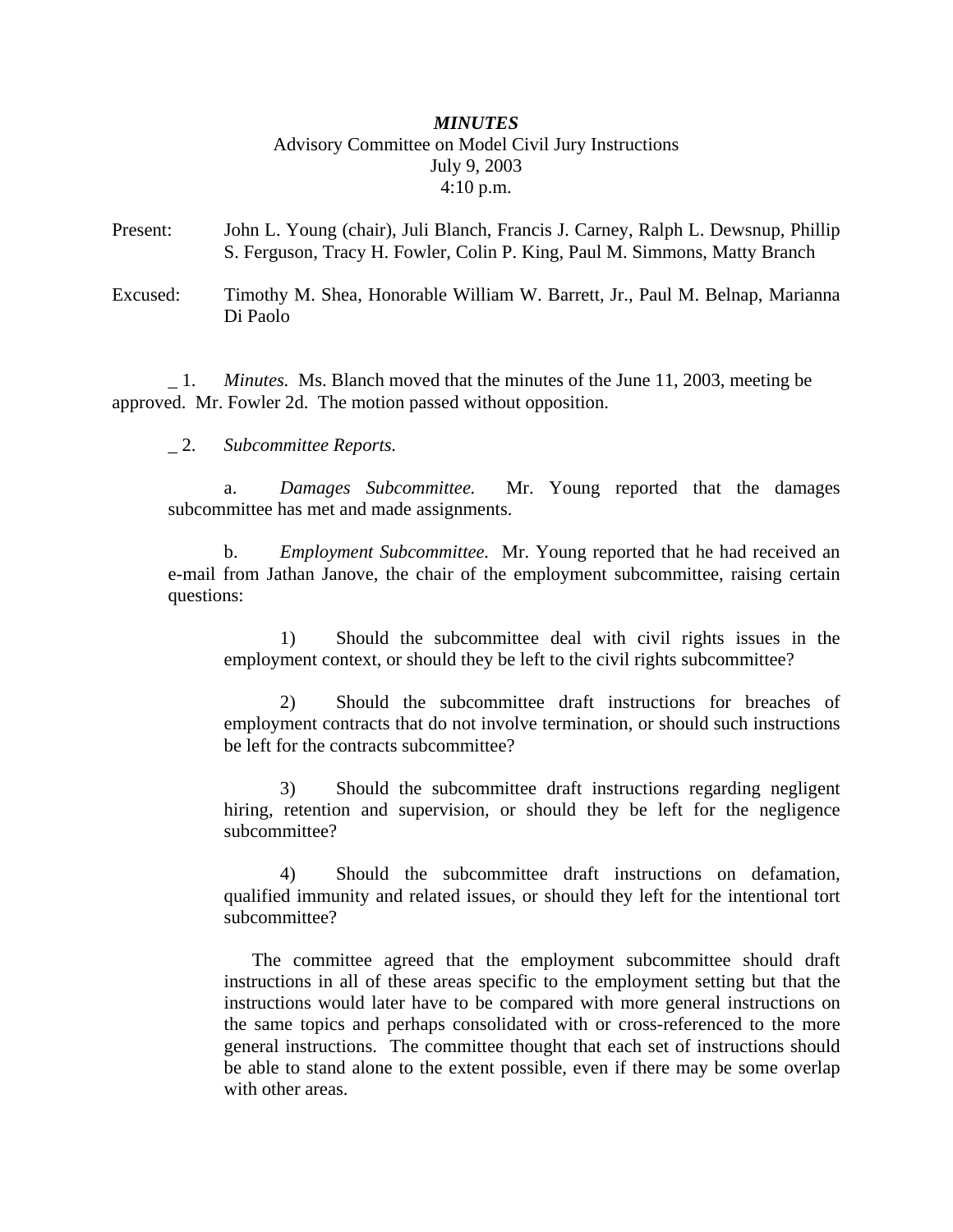Minutes July 9, 2003 Page 4

#### **Mr. Young will let Mr. Janove know the committee's response.**

c. *Negligence Subcommittee.* Mr. Carney reported that the negligence subcommittee had met and agreed that four instructions from the current MUJI should be discarded (including MUJI 3.3, 3.4, 3.18) and that two others (MUJI 3.21 and 3.22) should be moved to other sections. At their next meeting, they will address the general negligence instructions (MUJI 3.1 through 3.12), followed, in subsequent meetings, by discussion of the proximate cause and comparative fault instructions.

d. *Preliminary and General Instructions Subcommittee.* Mr. Dewsnup reported that the subcommittee had to cancel its meeting because Judge McIff was not able to attend. Mr. Dewsnup further reported that the subcommittee is using the Judge Mower/Judge McIff preliminary instructions as a starting point and does not think they need major work. Mr. Ferguson has invited Judge Henriod to serve on the subcommittee but has not yet heard back from him.

e. *Products Liability Subcommittee.* Mr. Fowler reported that the subcommittee has met twice and made assignments. It plans to discuss specific instructions at its next meeting.

f. *Contracts Subcommittee.* Mr. Young has spoken with Kent Scott, Michael Homer, George Hunt, Steve Dougherty and Bruce Badger, and they have all agreed to serve on the contracts subcommittee.

#### **Mr. Young will also ask Dave Zimmerman and Dave Slaughter to serve on the contracts subcommittee.**

g. *Civil Rights Subcommittee.* Mr. Young has not yet spoken with Al Larsen about forming this subcommittee.

h. *Eminent Domain/Condemnation.* Mr. Young reported that Bob Campbell and Steve Ward have agreed to serve on this subcommittee, but Peter Billings declined. The subcommittee needs more members.

i. *Fraud and Deceit.* Mr. Young reported that George Haley and Paul Drecksel have agreed to serve on this subcommittee. Mr. Haley will be asked to chair the subcommittee. Mr. Haley has recommended the following members: Fran Wikstrom, James Blanch, Perrin Love and Rod Snow. Steve Marsden and Jay Gurmankin were also suggested as possible committee members.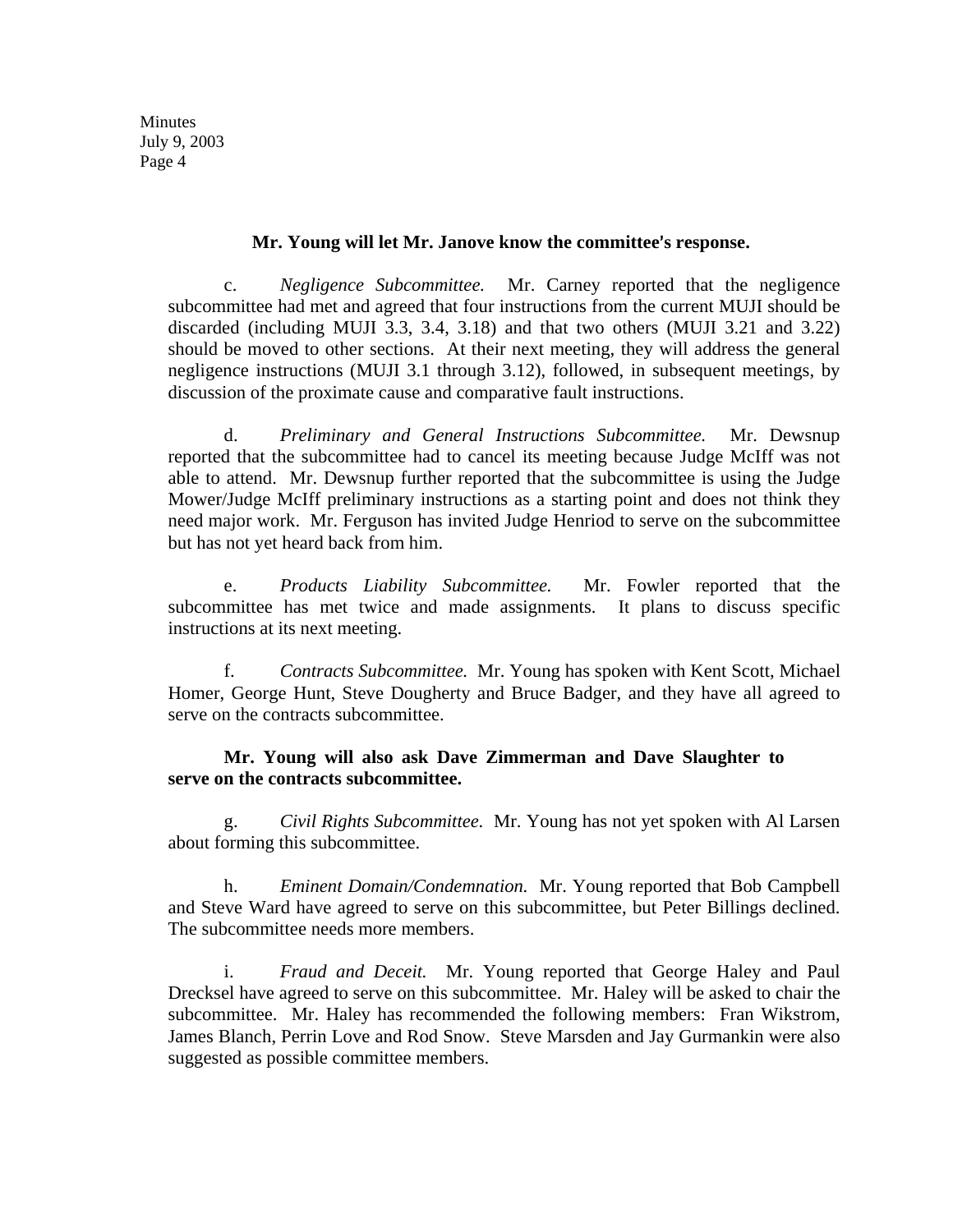Minutes July 9, 2003 Page 5

> j. *Officers, Directors, Partners, Insiders Liability.* The committee agreed that instructions are needed in this area, which was reserved in MUJI. The following people were suggested as committee members: Tom Karrenberg, Scott Call, Bob Peterson, Peggy Tomsic, Jay Gurmankin and Carol Clawson.

> k. *Federal Employer's Liability Act.* Mr. Young reported that he has spoken with Brent Hatch about whether instructions are needed in this area and is waiting to hear back from Mr. Hatch.

> l. *Insurance Company*=*s Obligations.* The committee had deferred formation of this subcommittee pending completion of the damages subcommittee's work, since Mr. Belnap and Mr. Humpherys would be the likely ones to head up this subcommittee, and they are serving on the damages subcommittee. Other suggestions for subcommittee members included David Olsen, Paul Matthews, Alan Sullivan and Michael Zimmerman.

Mr. Young reported that he has not yet contacted potential members of the other subcommittees.

#### **Mr. Young will try to complete the rest of the subcommittees by the next meeting.**

#### **Committee members who have suggestions for subcommittee assignments should let Mr. Young know as soon as possible.**

\_ 3. *Alternative Instructions.* Mr. Fowler raised an issue that came up in the products liability subcommittee meeting, namely, the extent to which subcommittees should draft instructions on issues for which there is no clear Utah law. The committee agreed that the subcommittees should try to provide as complete instructions as possible and to agree on instructions where possible, but where there is no controlling Utah law the subcommittees may have to offer alternative instructions.

#### **Ms. Branch was asked to raise the issue with the court and seek its guidance.**

\_ 4. *Lexis-Nexis.* Mr. Young reported that there had been no change in the negotiations with Lexis-Nexis.

\_ 5. *Writing Workshop.* Mr. Young reminded everyone of the writing workshop planned for Saturday, October 25, with Bethany Dumas of the University of Tennessee. All subcommittee members should be invited to attend. Committee members should let Mr. Young know if they are interested in attending a dinner with Dr. Dumas the night before.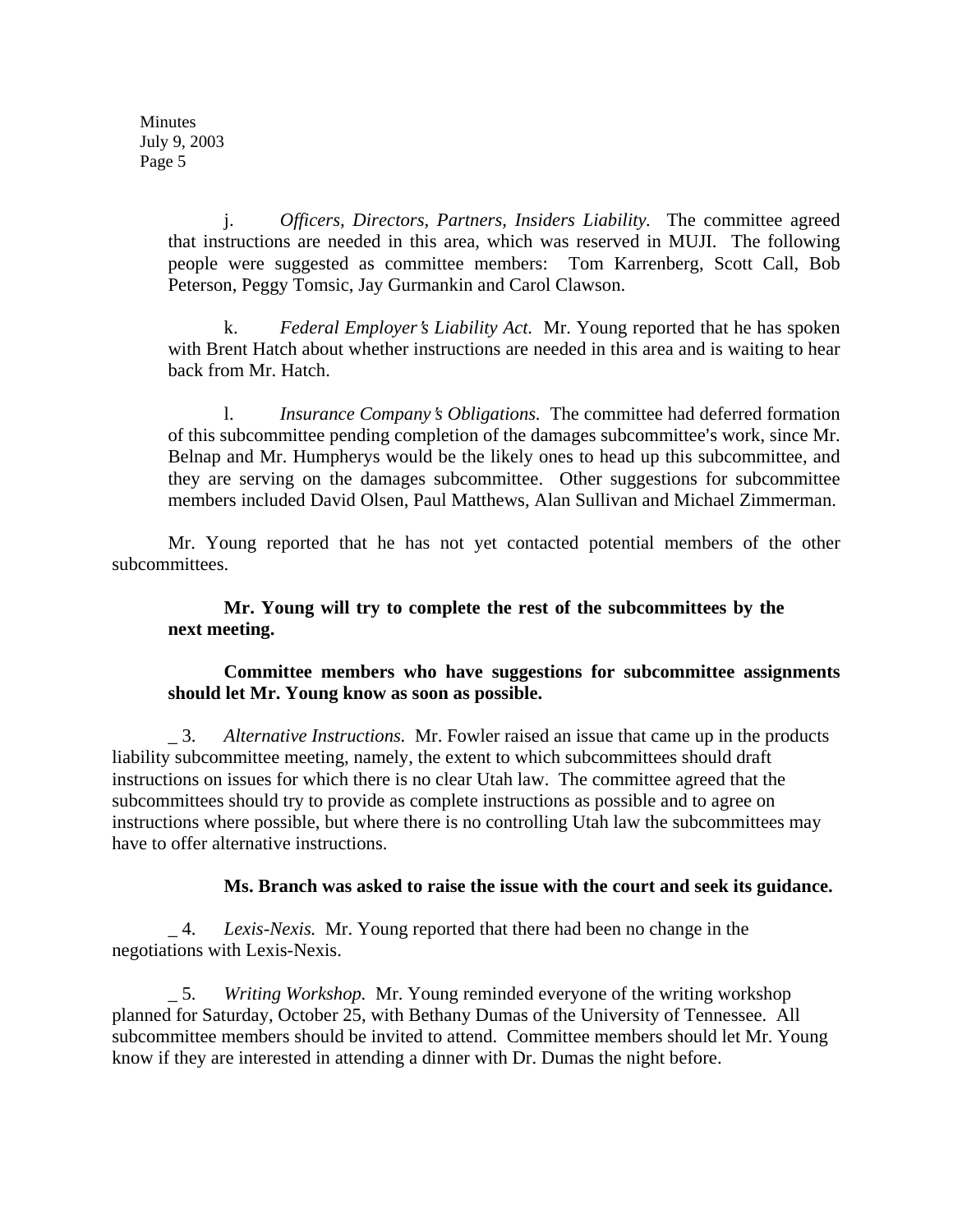Minutes July 9, 2003 Page 6

\_ 6. *California Jury Instructions.* The committee reviewed some of the draft California jury instructions that purport to have been written in plain English. The instructions do not appear to be as comprehensive as MUJI. Mr. Carney had earlier circulated a link to the draft instructions on the Internet.

\_ 7. *Next Meeting.* The next meeting will be Wednesday, August 13, at 4:00 p.m.

The meeting concluded at 5:05 p.m.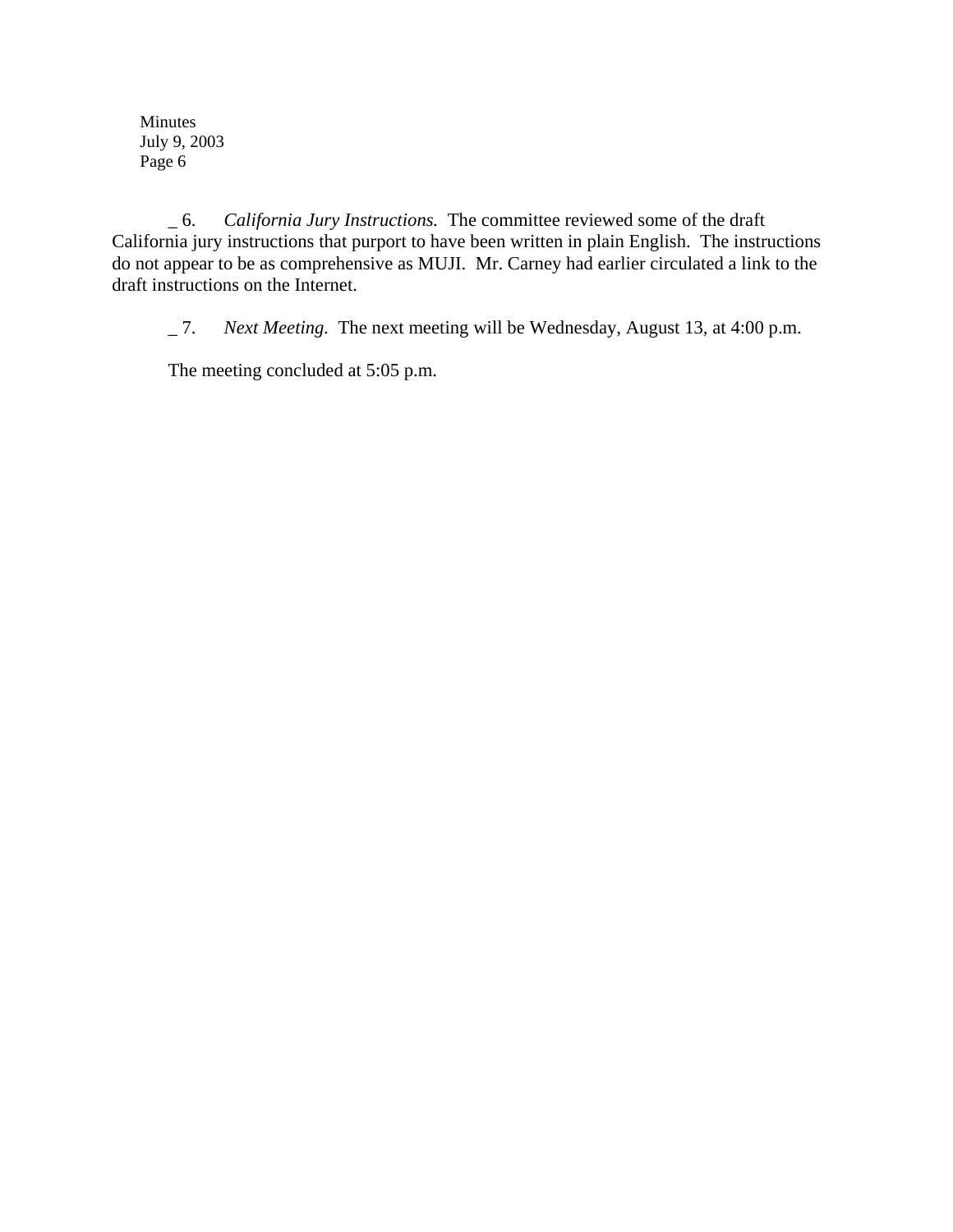#### **WRITING PLAIN-LANGUAGE JURY INSTRUCTIONS**

#### **Saturday, October 25, 2003 8:30 a.m. to 1:00 p.m.**

#### Approved for 4.8 hours general CLE credit (Approval Pending)

#### Law & Justice Center 645 South 200 East

#### Professor Bethany K. Dumas, B.A., M.A., Ph.D., J.D. Department of English, University of Tennessee

| 8:30  | <b>Registration and Continental Breakfast</b>                         |
|-------|-----------------------------------------------------------------------|
| 9:00  | Overview: Anglo-American jury instructions                            |
| 9:30  | Comprehensibility Issues, 1979-2003                                   |
| 10:00 | Problems with Definitions                                             |
| 10:30 | Problems with Presumptions (problems/examples)                        |
| 12:00 | Principles for rewriting instructions:                                |
|       | a. Satisfy constitutional requirements.                               |
|       | b. Satisfy jurisdictional requirements.                               |
|       | c. Acknowledge the relationship between law and fact.                 |
|       | d. State jurors' responsibilities clearly and unambiguously in such a |
|       | way that instructions do not undermine crucial presumptions and       |
|       | burdens.                                                              |
|       | e. Consider full context.                                             |
| 1:00  | Adjourn                                                               |

Sponsored by the Litigation Section of the Utah State Bar and the Administrative Office of the Courts

Light refreshments provided